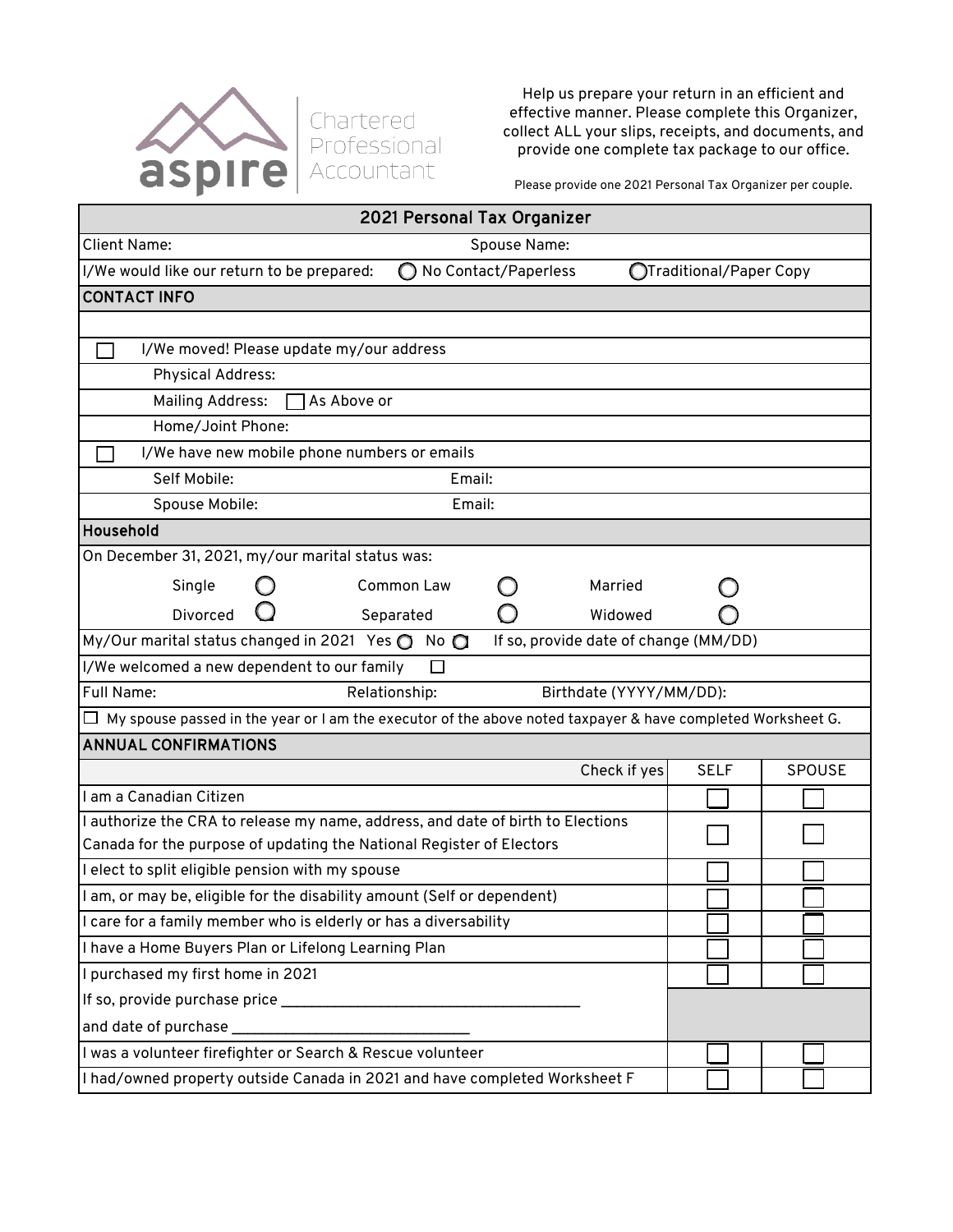| <b>INCOME</b> |  |
|---------------|--|
|---------------|--|

While we can obtain most slips directly from CRA, please indicate what slips we should expect

We appreciate you submitting the slips you have received as CRA's system is not always up to date

## **Employment & Retirement Slips** Check if yes and provide number of slips SELF SPOUSE T4 Employment Income \_\_\_\_\_\_\_\_\_ \_\_\_\_\_\_\_\_\_ T4A Pension, retirement, annuity and COVID benefits  $\Box$ T4A(P) Canada Pension Plan benefits  $\Box$  $\Box$ T4A (OAS) Old Age Security  $\Box$  $\Box$ T4E Employment Insurance and other benefits (including COVID benefits) \_\_\_\_\_\_\_\_\_ \_\_\_\_\_\_\_\_\_ T4RSP Registered Retirement Savings Fund withdrawals  $\Box$ T4RIF Statement of Income from a Registered Retirement Income Fund \_\_\_\_\_\_\_\_\_ \_\_\_\_\_\_\_\_\_ T5007 Statement of Benefits (WCB, social assistance) \_\_\_\_\_\_\_\_\_ \_\_\_\_\_\_\_\_\_ Investment Slips Check if yes and provide number of slips SELF | SPOUSE T5 Statement of Investment Income  $\Box$ T5008 Statement of Securities Transactions <u>\_\_\_\_\_\_\_</u> \_\_\_\_\_\_\_ T5013 Partnership Income  $\Box$ T3 Trust income and distributions \_\_\_\_\_\_\_\_\_ \_\_\_\_\_\_\_\_\_ Slip(s) not listed above (specify): Income not reported on a slip (Please provide amount) SELF SPOUSE Gratuities/Casual Earnings  $\mathsf{S}$ \$ \_\_\_\_\_\_\_\_\_ \_\_\_\_\_\_\_\_\_  $\overline{\mathsf{s}}$  $\overline{\mathsf{s}}$ Spousal Support received \_\_\_\_\_\_\_\_\_ \_\_\_\_\_\_\_\_\_ Other sources of earnings Check if yes SELF | SPOUSE I am/We are Self-Employed and have completed Worksheet A I am/We have rental property(ies) and have completed Worksheet B DEDUCTIONS & CREDITS To claim the following deductions and credits we require supporting documents such as slips, receipts or detailed listings in order to verify eligibility for these claims. Please include them for us. Check if yes RRSP contributions Interest paid for investment purposes Union or professional dues Investment management fees Medical receipts and/or medical travel  $\Box$  Moving expenses Home accessibility/renovation Donation receipts Political contributions expenses Child care expenses Other (specify): Spousal support paid Tax installments paid to CRA Interest on student loans